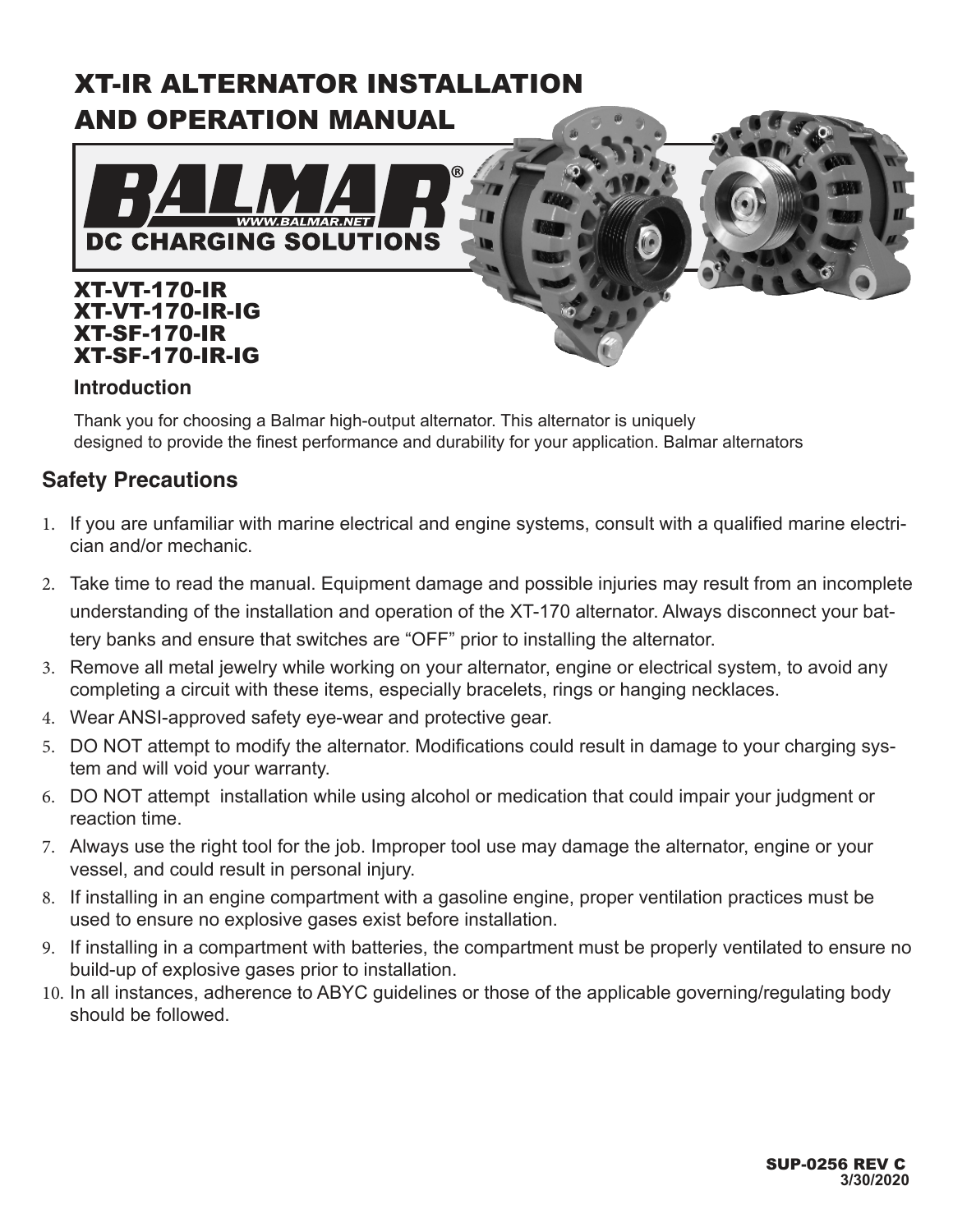

### **Alternator Installation Issues**

While each alternator series may have some varied installation issues, the following guidelines should be considered when installing any Balmar alternator:

- 1. Prior to installation, ensure that the Balmar replacement alternator features a compatible mounting configuration to the alternator being replaced.
- 2. Ensure that the replacement alternator is adequately sized to meet the demands of your battery banks. As a rule of thumb, the alternator should be rated above the total average vessel power needs, preferably at idle. If an alternator's output is less than the loads at both idle and working RPM, then the alternator should be considered undersized. Operating any small-case alternator at a greater than 50% average duty cycle will shorten the maintenance period and in extreme cases could drastically shorten the life of the alternator.
- 3. Belt tension is a critical aspect of alternator performance. Monitor belt tension after every charge cycle for the first several weeks of engine operation. We recommend a belt tensioning gauge for accurate deflection measurement. Make belt tension monitoring and adjustment a part of regular maintenance
- 4. Belt alignment is a significant contributor to alternators that overheat, and premature belt breakage.

Cable length requirements may also be calculated with the formula CM=K x I x L/E (whereas CM represents the circular mil area of the conductor, K represents the mil-foot resistance of copper, I represents current, and L represents the length, in feet, of the round-trip cable run and E represents voltage drop in volts). When using this equation, a K constant of 10.75 indicates copper's mil-foot resistance and voltage drop should be calculated at 3% (0.36V for 12V)

# **Sizing Battery Cables**

If you are upgrading the alternator in an existing installation, you most likely will need to increase the size of the cables used. The table above illustrates this. For example, a 100A alternator may have only 2AWG wire installed. Wiring the New XT170 for the same run may require 2/0 AWG sized cables. The easiest method for determining the best cable size for your system is to compare your new alternator's rated amperage output and the ROUND TRIP length of the cable. Since the XT-170 is a case ground alternator, the length of cable running from your engine to the battery should be added to the length of positive cable when determining the correct cable length. If the alternative

negative cable stud is used on the alternator, that length can be used instead.

**NOTE:** Do not attempt to use the XT-170 in a single Vee-belt configuration. A single Vee-belt will be unable to maintain grip on the pulley. Excessive squealing, belt dust and breakage will result.

#### . **Belt Tension**

**WARNING:** Do not attempt to adjust belt tension while the engine is running.

Under or over-tensioned belts can result in belt slippage, premature belt wear, alternator overheating and belt failure. Typically, belt deflection should be between 1/4" and 3/8" when you push your thumb down on the back of the belt at mid-span between pulleys. For more precise tensioning adjustment, use a commonly available tensioning gauge. The use of a belt tensioner, or pulley jack, makes it easier to adjust the belt tension by using mechanical means to push the crank pulley and the alternator pulley apart. One such device, sold by MSC Industrial Supply 1-800-645- 7270 (Part. # 35438209) is designed to provide "hands-free" tensioning for V-Belts.

12-VOLT CABLE SIZE CHART

### **Fan rotation**

XT-Series alternators feature dual internal cooling fans, and are designed to provide maximum cooling protection when rotated in a clockwise rotation (looking at the front of the alternator when mounted on engine). You should expect at least a 25% reduction in cooling efficiency if installed with a counter-clockwise rotation

#### **Grounding**

The XT-170 is available with either case ground or isolated ground . For the case ground models, they rely on a good connection between the engine and the mounting foot, or feet of the alternator. Ensure that the engine mounting surfaces are clean and without rust, etc that can impair a good electrical connection. For the isolated ground version, only use the designated connection point for grounding, or the case will be grounded to the engine.

#### **Pulleys**

The XT-170 alternator is available with a K6 pulley. Ensure that the alternator to be installed has the same pulley configuration as your engine. Should your application require a different pulley than that provided as standard, Balmar may carry an optional pulley more suited to your needs. For a list of optional pulleys, visit http://www.balmar.net/ pulleymatrix.htm, or call Balmar Customer Service at +1-360-435-6100.

### **Alternator Heat**

During operation, your alternator will become hot as a result of friction and the generation of inductive current. In some instances, particularly during extended periods of heavy load, alternator case temperature can exceed 200 degrees (F). Use extreme caution when handling the alternator or other engine components during or after use. Should your alternator become so hot that it emits a burning smell, or if there is indication of discoloration at the pulley or pulley shaft, shut off the alternator immediately and (once it becomes safe to inspect the alternator) check the tension of the drive belt. Under- and over-tensioned belts, and misalignment are the leading causes of overheating and alternator damage.

| <b>Round-Trip Length</b>       | Length/Ft. | 5 | 10 | 15             | 20             | 25  | 30  | 40  | 50  | 75  |
|--------------------------------|------------|---|----|----------------|----------------|-----|-----|-----|-----|-----|
|                                | Amps       |   |    |                |                |     |     |     |     |     |
|                                | 75         | 8 | 6  | 4              | 2              | 2   | 1   | 1/0 | 2/0 | 4/0 |
|                                | 100        | 8 | 4  | 2              | $\overline{2}$ | 1   | 3/0 | 3/0 | 4/0 |     |
|                                | 125        | 6 | 4  | $\overline{2}$ | 1              | 1/0 | 3/0 | 4/0 |     |     |
|                                | 150        | 6 | 2  | 1              | 1/0            | 2/0 | 3/0 | 4/0 |     |     |
|                                | 175        | 6 | 2  | 1              | 1/0            | 2/0 | 3/0 | 4/0 |     |     |
| <b>Recommended for XT-170:</b> | 200        | 4 | 2  | 1/0            | 2/0            | 3/0 | 4/0 |     |     |     |
|                                | 225        | 4 |    | 1/0            | 2/0            | 3/0 | 4/0 |     |     |     |
|                                | 250        | 2 |    | 2/0            | 3/0            | 4/0 |     |     |     |     |
|                                | 275        | 2 |    | 2/0            | 3/0            | 4/0 |     |     |     |     |

# **Fusing**

The American Boat and Yacht Council (ABYC), in its standards for safer boating, recommends that cable runs to your battery banks be fused to protect the boat and owner against damage and injury. Circuit protection, as described by ABYC standards, can be accomplished by installing either a resettable circuit breaker or a fuse. The fuse or breaker you choose will depend on both the amperage rating of the alternator and the size of cable used. The following considerations can be used to determine fusing: 1. The largest available circuit protection device smaller than the amperage capacity of the cable being protected. 2. Larger than the maximum continuous current that will flow in the circuit. We find that a circuit protection device sized at approximately 125% of your alternator's rated amperage is typically suitable for the circuit being protected. For more info about circuit fusing, see **[https://www.bluesea.com/support/articles/](https://www.bluesea.com/support/articles/Circuit_Protection/95/Choosing_Circuit_Protection ) [Circuit\\_Protection/95/Choosing\\_Circuit\\_Protection](https://www.bluesea.com/support/articles/Circuit_Protection/95/Choosing_Circuit_Protection )**

### **Basic installation steps**

**NOTE:** The engine manufacturer's instructions for alternator installation take precedence over these basic instructions.

3. Remove existing alternator, by first loosening the tension arm bolt, and then removing the belt. Examine the belt for wear, and replace if necessary. If the belt is tensioned using an idler pulley, slack the belt using the tensioner

- 1. Ensure the battery switch is in the off position.
- 2. Disconnect all cables and wires connected to the alternator, taking note of their position and function.
- spring mechanism.
- 4. Remove bolt(s) mounting alternator to the engine.
- 
- 6. Change battery cables as required to handle the additional current of the alternator.
- 7. Reverse the procedure to install the new alternator.
- 



5. Examine all mounting hardware and wire connectors for rust, and other damage. Clean or replace as necessary.

8. Check all electrical connections for continuity and ensure no cable or wire can touch the belt or other moving

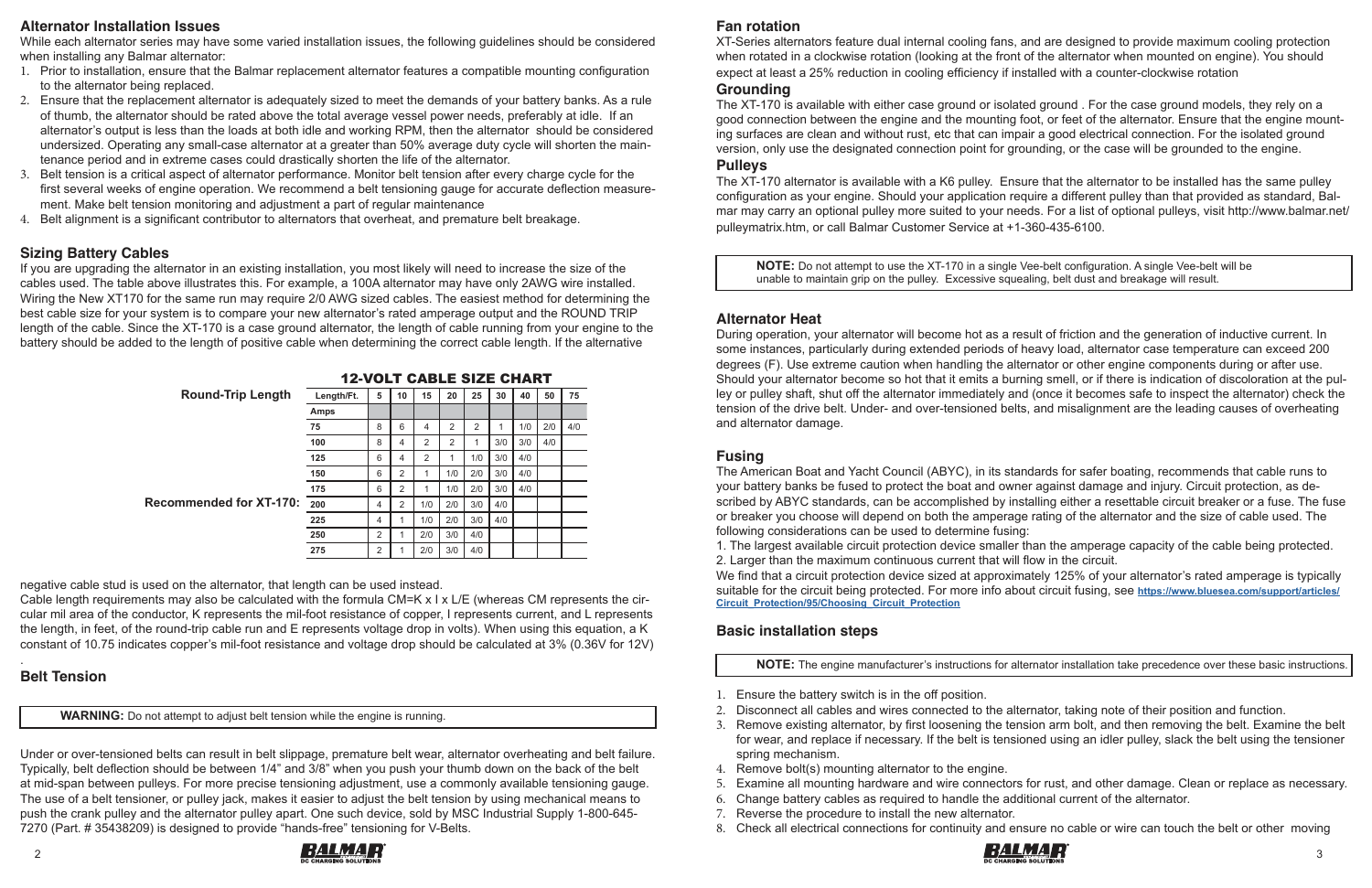

**NOTE:** XT-Series alternators are available in both internally regulated only and Smartready™ versions. This manual covers internally regulated (only) versions. The XT-IR alternators are NOT designed to work with Balmar external regulators. If you have a Smartready™ version of the Alternator, use SUP-207 installation manual instead.

#### **XT-IR, Single foot and Vortec mount (Case Ground)**

XT-SF-170-IR for single foot mount

XT-VT-170-IR for Vortec mount

1. Positive Output Terminal (B+) - Must be connected via properly-sized cable to the battery or batteries being charged. Cable size is determined by alternator output and length of cable run. See Page 3 for wiring size chart.

**NOTE:** XT-Series alternators are available in both internally regulated only and Smartready™ versions. This manual covers internally regulated (only) versions. The XT-IR alternators are NOT designed to work with Balmar external regulators. If you have a Smartready™ version of the Alternator, use SUP-207 installation manual instead.

2. Negative (Ground) Terminal (B-) - While the alternator is grounded through its case, an additional ground terminal is provided. If grounding a heavy cable, it is better to ground at either the adjustment arm mount (Single foot) or one of the two case mounts (Vortec mount)

parts of the engine.

9. Secure heavy battery cables to the engine within 12 inches from the alternator. The cables MUST be attached to the engine first, before transitioning to the vessel or a surface that is not part of the engine. Failure to do this may work harden the alternator posts/connections, resulting in damage.

# **XT-IR-IG Single foot and Vortec mount (Isolated Ground)**

XT-SF-170-IR-IG for single foot mount



XT-VT-170-IR-IG for Vortec mount

1. Positive Output Terminal (B+) - Must be connected via properly-sized cable to the battery or batteries being charged. Cable size is determined by alternator output and length of cable run. See Page 3 for wiring size chart.

2. Negative (Ground) Terminal (B-) - Attach Battery Ground cable here. No other attachment point is isolated.







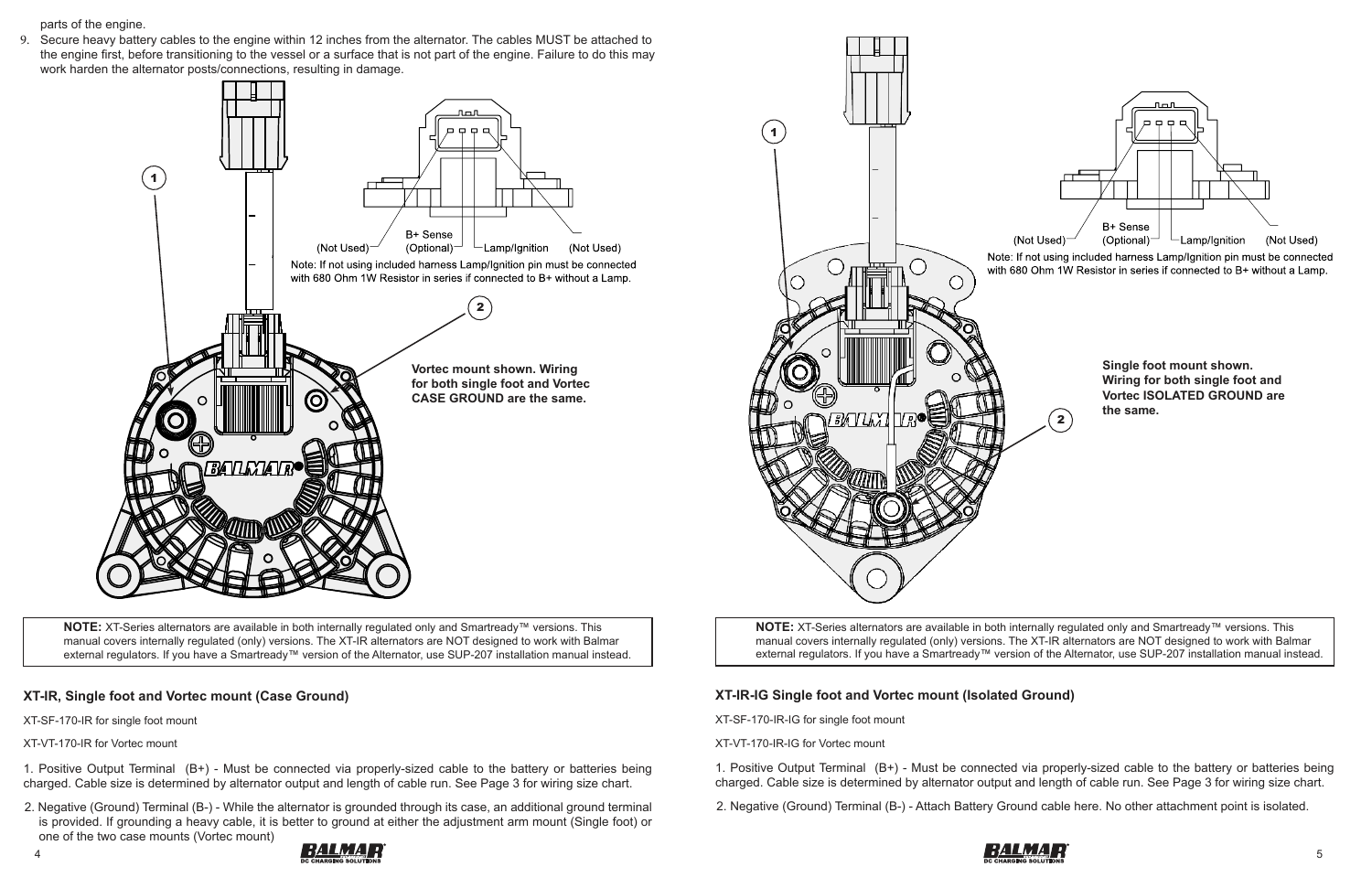

#### **Balmar Limited Warranty**

Balmar's Limited Warranty covers defects in material or workmanship on new Balmar products generally for a period of two (2) years from the purchase date. Only consumers or dealers purchasing Balmar products from authorized Balmar retailers or resellers and installed by a qualified installer may obtain coverage under Balmar's Limited Warranty. Components with a manufacturing date greater than ten (10) years old are not covered under the Balmar Warranty, even if the purchase date has been within the past two (2) years. Purchase from unauthorized resellers, which may include some online entities, may not guarantee the purchaser will receive a newly manufactured component, and therefore does not guarantee Warranty coverage.

#### **Warranty Resolution**

If Balmar authorizes a product to be returned to Balmar or an authorized service provider, Balmar will repair the product or replace it without charge with a functionally equivalent replacement product. Balmar may replace the product with a product that was previously in service or repaired, but re-tested to meet Balmar specifications. Balmar will pay to ship the replacement product to the purchaser. By sending the product for replacement, ownership of the original product will be transferred to Balmar. Labor charges at the consumer's site are not covered under this Warranty. Balmar warrants that repaired or replaced products shall be covered under the Balmar Warranty for the remainder of the original product warranty, or 90 days, whichever is greater.

#### **Not Covered Under Warranty**

Balmar's Warranty does not cover any problem that is caused by (a) an accident, abuse, neglect, exposure to shock, electrostatic discharge, heat or humidity beyond the product's specifications, improper installation, inappropriate operation/misapplication, maintenance or modification, or (b) any misuse contrary to the instructions provided with the product, or (c) loss, or (d) malfunctions caused by other equipment, or (e) acts of God. Examples of conditions not warranted: cracked or broken cases, parts damaged by fire, water, freezing, lightning, collision, theft, explosion, rust, corrosion, or items damaged in route to Balmar for repair. Balmar's Warranty is void if a product is returned with removed, damaged or tampered labels or any other alterations (including removal of any component or external cover) to the product. Balmar's Warranty does not cover labor charges or any direct, consequential, or incidental damages. Costs related to recovery removal or installation are not recoverable under the Balmar Limited Warranty.

#### **Applicable Laws**

Balmar's Warranty is governed by the laws of the State of Alabama, USA. The Balmar Warranty provides the purchaser specific legal rights, and you may also have other rights that vary from state to state. Balmar's Warranty does not affect any additional rights consumers have under laws in their jurisdictions governing the sale of consumer goods, including, without limitation, national laws implementing EC Directive 44/99/EC. Some states do not allow the exclusion of limitation of incidental or consequential damages, so the limitation or exclusions of Balmar's Warranty may not apply in certain jurisdictions.

#### **Warranty Return Material Process**

1. Contact Balmar Technical Support at +1 (360) 435-6100. Tech Support will review the troubleshooting steps with you to

3. Once complete, you will receive an RMA number, at which point you should complete the forms and send them with the product and the original receipt showing the date of purchase to Balmar at the address listed below. Please include the

- help determine if Balmar's product is defective.
- 2. Go to www.balmar.net and download the RMA request.
- RMA number on the outside of the package.
- return, please ship it to our Marysville, WA location.

4. Please send the product postage prepaid via a carrier that can track the package. Note: If you have a 9-Series Alternator to

**Balmar LLC 353 James Record Road SW Huntsville, AL 35824 Attention: Warranty Returns RMA#**

Once Balmar receives the product, we will test the product to determine if the problem is due to a defect in the product. If, at the sole discretion of Balmar, the problem is determined to be a manufacturer defect, Balmar will repair the product or send a new product to replace the defective product.

Balmar will not provide Warranty coverage unless Warranty claims are made in compliance with all the terms listed here, and the specified return procedures are followed.

**© 2020 Balmar LLC.** Unauthorized reproduction of part or all of this manual is forbidden. All of the information contained in this manual is believed to be accurate as of publication. Balmar retains the right to make changes to any and all products without prior notice, and may not be held responsible for resulting inconsistencies in this manual. Installers are encouraged to visit the Balmar website for the latest product information and service bulletins.

Balmar archives a comprehensive library of instructional manuals for nearly all current and out-of-production products on its website: **http://www.balmar.net/operation-manuals/**

**Balmar LLC 15201 39th Ave. NE Marysville, WA 98271 Attention: Warranty Returns RMA#**



There are two versions of the wiring harness. The only difference is how the Voltage sense wire is terminated. in the second harness, the voltage sense wire is terminated in a ring terminal.

 **Ignition Wire (BROWN)** - Provides switched source of voltage to the alternator's internal regulator.

 **Voltage Sense Wire (RED)** - Provides sensing voltage for the internal regulator.

**NOTE:** While the harness with a ring terminal is design to be placed on the B+terminal, for best charging performance it is recommended that the voltage sense wire is extended to connected directly to the positive post of the battery being charged. Alternatively, it can be connected to the common post of a battery switch or the battery side of an isolator. Ensure that this wire is fused properly with a 5a-10a fuse.